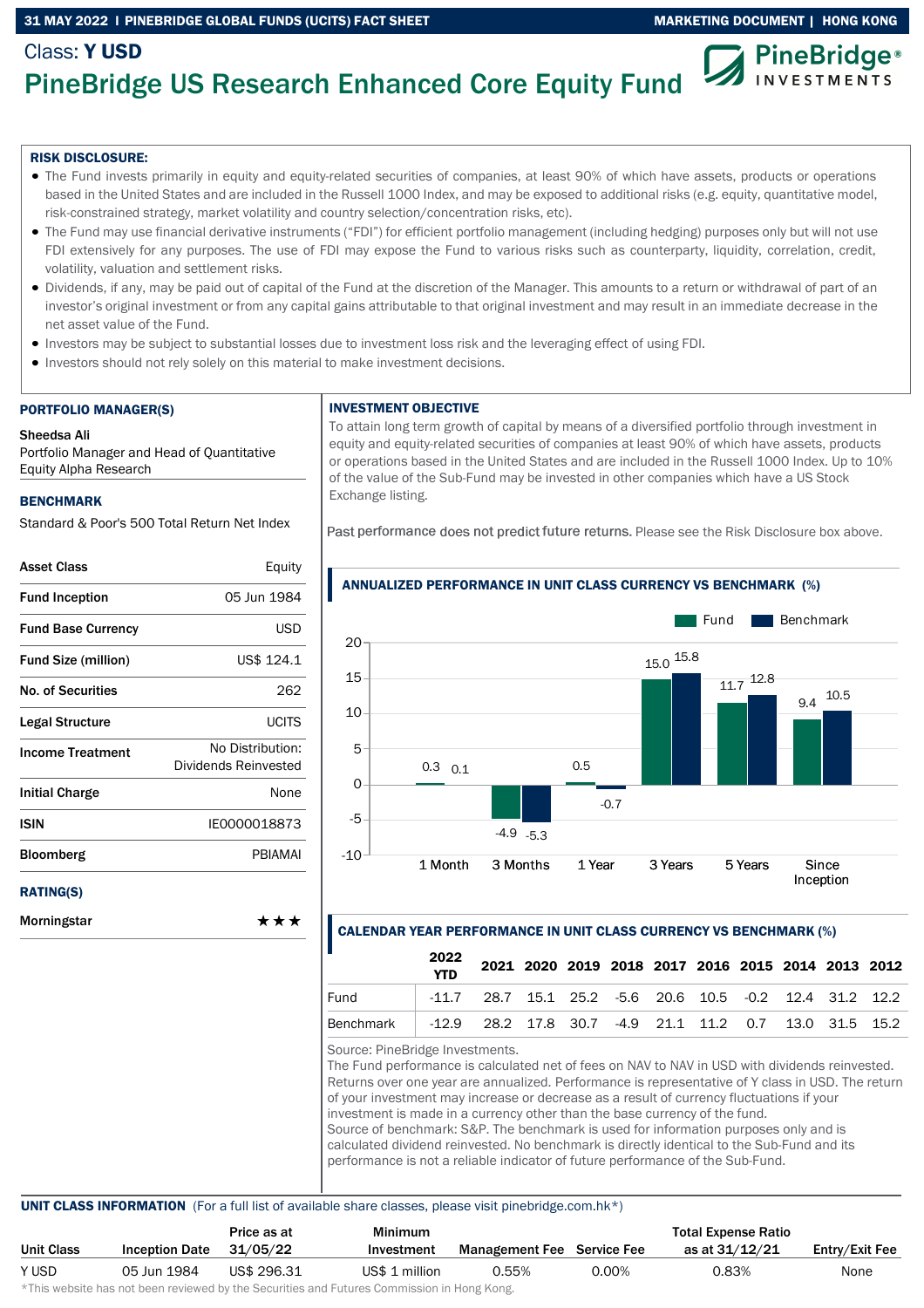# Class: Y USD





## SECTOR BREAKDOWN (%)

|                               | <b>FUND</b> | <b>BENCHMARK</b> |
|-------------------------------|-------------|------------------|
| Information Technology        | 27.5        | 27.1             |
| <b>Health Care</b>            | 14.2        | 14.4             |
| <b>Financials</b>             | 11.7        | 11.2             |
| <b>Consumer Discretionary</b> | 10.7        | 10.9             |
| <b>Communication Services</b> | 9.2         | 8.8              |
| Industrials                   | 8.2         | 7.8              |
| <b>Consumer Staples</b>       | 6.2         | 6.5              |
| Energy                        | 5.0         | 4.8              |
| Other                         | 7.1         | 8.5              |
| Cash                          | 0.3         | 0.0              |

### FUND ANALYSIS

| Information Ratio<br>$-0.7$<br>0.8<br><b>Sharpe Ratio</b><br>$-0.6$<br>Alpha $(%)$<br>1.3<br>Tracking Error (%)<br>18.0<br>Standard Deviation (%)<br>1.0<br>Beta<br>R Squared (%)<br>99.5 | <b>3 YEARS</b> |
|-------------------------------------------------------------------------------------------------------------------------------------------------------------------------------------------|----------------|
|                                                                                                                                                                                           |                |
|                                                                                                                                                                                           |                |
|                                                                                                                                                                                           |                |
|                                                                                                                                                                                           |                |
|                                                                                                                                                                                           |                |
|                                                                                                                                                                                           |                |
|                                                                                                                                                                                           |                |

### PORTFOLIO CHARACTERISTICS

| Wtd Avg Mkt Cap US\$ million | 309,533.0 |
|------------------------------|-----------|
| P/E Ratio                    | 17.6      |
| P/B Ratio                    | 3.7       |
| <b>ROE</b> (%)               | 31.3      |
| Debt to Equity Ratio         | 1 1 2     |

### **GLOSSARY**

Alpha: Measures the relative performance generated by the fund compared to the benchmark. An alpha of 1.0 indicates that the fund has outperformed its benchmark by 1%, after adjusting for risk of the benchmark.

Beta: Reflects sensitivity of the fund's returns to that of benchmark returns. A beta of 1.05 suggests that the fund could perform 5% better than the benchmark in up market and 5% worse in down market, assuming all other factors remain constant.

Exit Fee: Fee charged to investors when they redeem unit from a fund.

Information Ratio: Measures the funds returns above the benchmark returns relative to the risk (volatility) of the excess returns. It is a measure that identifies the consistency of the manager to outperform the benchmark.

Initial Fee: Fee charged to investors when they purchase units in a fund.

Management Fee: Percentage of the fund's assets that unitholders pay annually as remuneration to the investment adviser for managing the fund.

R Squared: Reflects the proportion of fund performance explained by changes in the benchmark. A high R-squared indicates the fund's performance has been in line with the benchmark. A low R-squared indicates the fund's performance has not been in line with the benchmark.

Service Fee: Percentage of fund's assets that retail unitholders pay annually for distribution services.

Sharpe Ratio: Measure of the fund's risk adjusted performance calculated as the portfolio returns in excess of the risk-free rate, divided by the risk (volatility) i.e. the Standard Deviation. The higher the Sharpe Ratio the better the returns compared to the risk taken.

Total Expense Ratio (TER): Estimated percentage (annualized) of fund assets used to pay for management fees and operating expenses, including service fees (if any) incurred by the fund. Fund expenses are reflected in the NAV. When calculating the TER, PineBridge has used the amount of expenses that it has received or estimated in its capacity as the Fund's Manager. Please note that the expense ratio includes variable expenses that are based on a number of factors including fund size, transactions, and other expenses. No assurance can be given that the TER will be realized over any future given period.

Tracking Error: Reflects the degree of variability of fund returns in relation to the benchmark. The lower the number the closer the fund's historic performance is to the benchmark.

# TOP TEN HOLDINGS (%)

|                                  | <b>FUND</b> |
|----------------------------------|-------------|
| Apple Inc.                       | 6.8         |
| <b>Microsoft Corporation</b>     | 6.6         |
| Alphabet Inc.                    | 4.4         |
| Amazon.com, Inc.                 | 2.6         |
| iShares Core S&P 500 UCITS ETF   | 2.0         |
| Berkshire Hathaway Inc.          | 1.9         |
| Tesla, Inc.                      | 1.7         |
| Procter & Gamble Company         | 1.4         |
| United Health Group Incorporated | 1.4         |
| Exxon Mobil Corporation          | 1.4         |